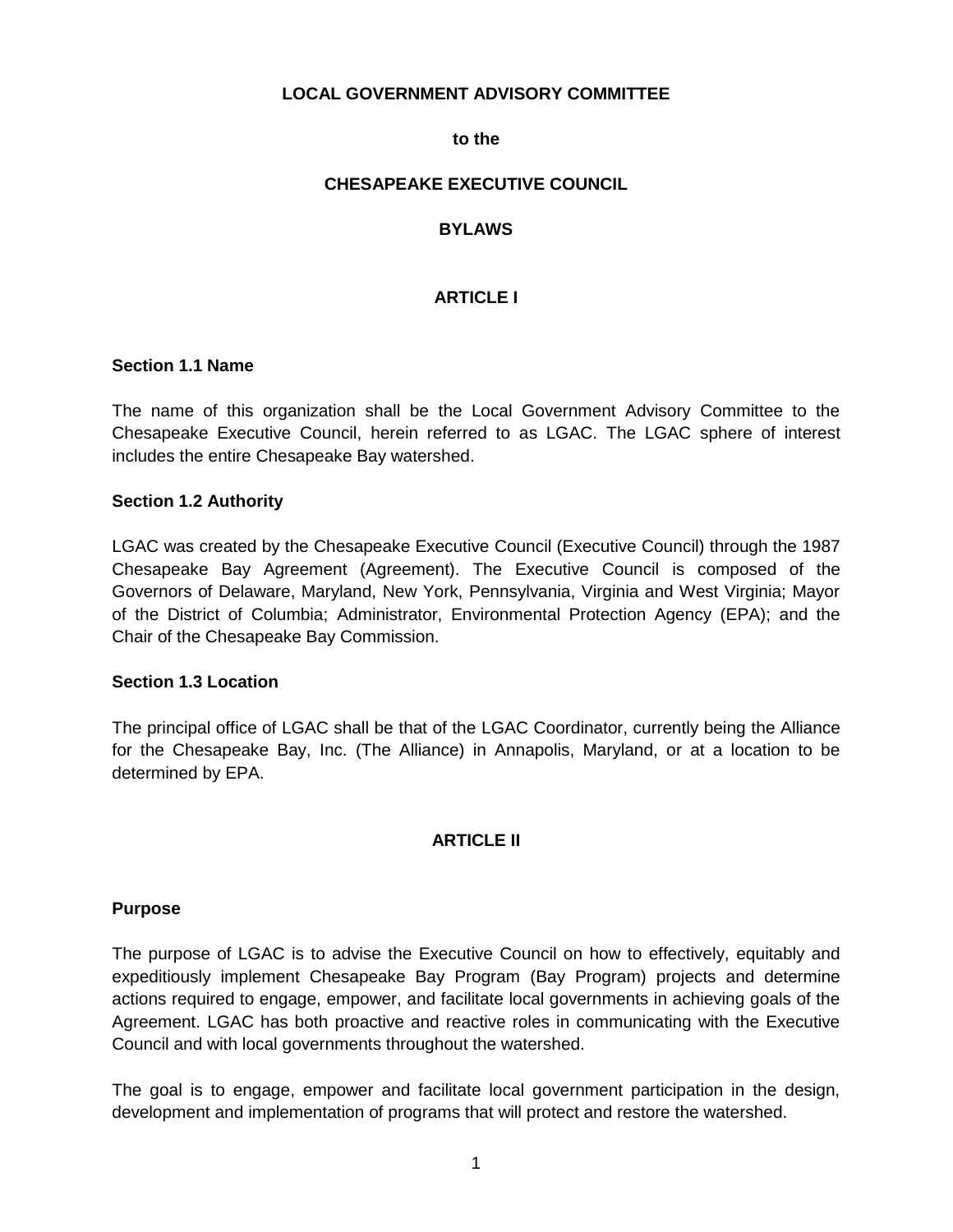To achieve that goal, LGAC will do the following:

- Identify local officials whose leadership will be important to Bay Program watershed efforts.
- Educate local government officials about the Bay Program and its long-term benefits for the watershed.
- Design strategies to encourage engagement and supportive actions by local governments.
- Encourage constructive cross-jurisdiction and regional efforts, as appropriate.
- Facilitate dissemination of information about effective process and program models.
- Assist local governments with securing technical and financial resources to meet their responsibilities under the Bay Program
- Contribute to development and implementation of management strategies:
	- Provide input.
	- Comment on drafts.
	- Monitor implementation in cooperation with others.
	- Recommend opportunities for continuous improvement.

# **ARTICLE III**

# **Section 3.1 LGAC Member Composition**

Members of the Executive Council shall appoint LGAC Members in their respective jurisdictions as follows:

The Governors of Maryland, Pennsylvania and Virginia may each appoint up-to-six members. The Mayor of the District of Columbia may appoint up-to-three members. The Governors of Delaware, New York and West Virginia may each appoint one member.

It is intended that LGAC Members be representative of the cross-section and complexity of local governments within the Chesapeake Bay watershed.

# **Section 3.2 Criteria for LGAC Membership**

Each member shall meet the following criteria:

- Be a current or former local elected or appointed official or member of an organization representing the interests of local government.
- Be willing and able to attend and participate in LGAC Quarterly Meetings.
- Be knowledgeable about local government experiences and challenges related to protection and restoration of the Chesapeake Bay watershed.
- Represent a geographic region directly affected by the actions of the Executive Council and the Bay Program.
- Assume responsibility for communicating with elected officials and other jurisdictional leaders to ensure a broad range of local government interests is presented for discussion with LGAC.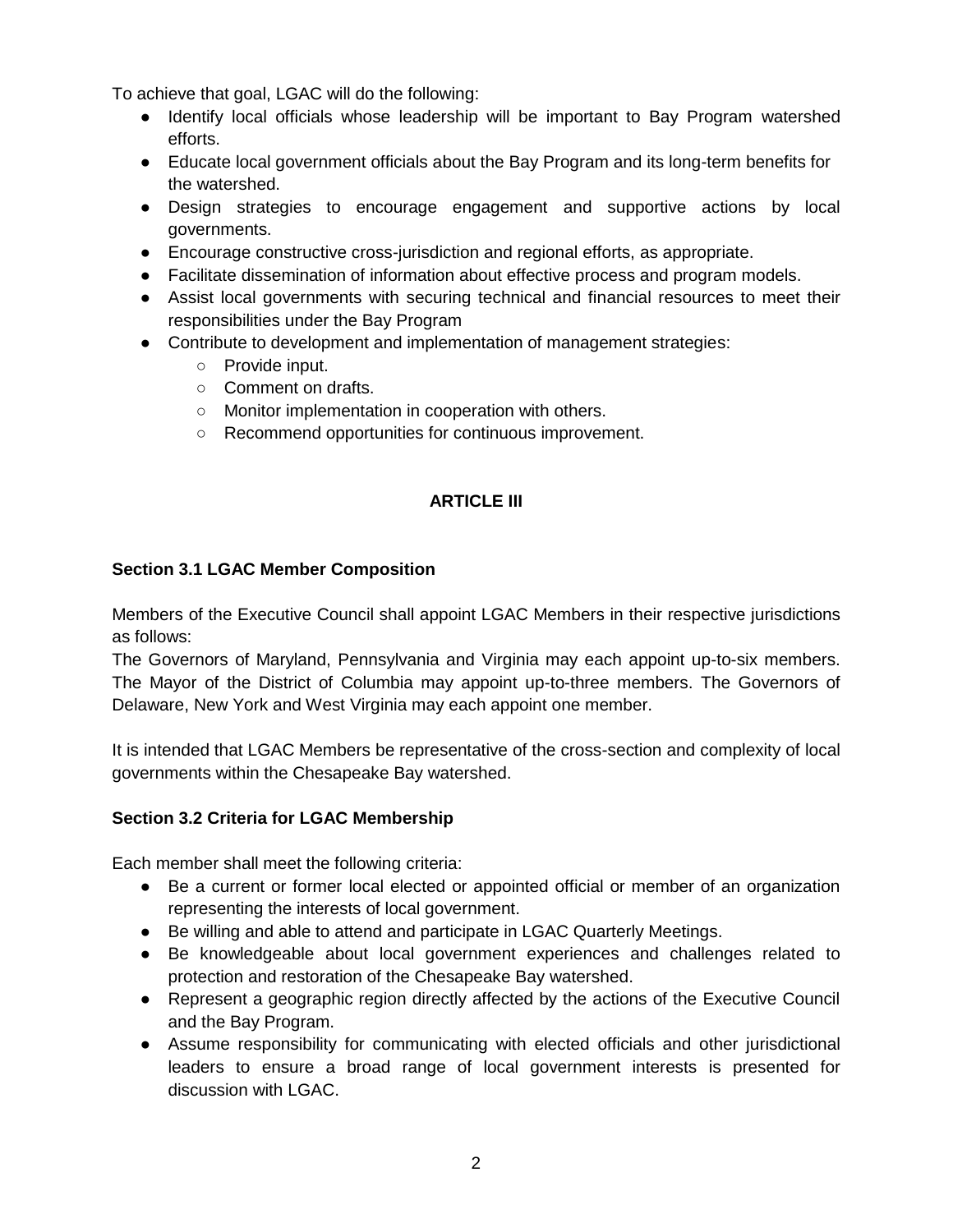# **Section 3.3 Term of Office**

An LGAC Member serves at the pleasure of the appointing Executive Council member. In the event of a change in an Executive Council member, the affected LGAC Member may continue to serve until such time as the successor Executive Council member makes an appointment to LGAC.

## **Section 3.4 Resignations and Vacancies**

A vacancy may occur for multiple reasons, including a Member who resigns, a Member who is no longer available to serve, or a Member who is ineligible to serve based upon membership criteria and/or other factors.

A Member who plans to resign shall submit a written notice of resignation to their appointing Executive Council member and to the LGAC Chair. A vacancy shall be established when the LGAC Chair receives a notice of resignation from a Member, determines the Member is no longer available to serve, or determines a Member ineligible to serve based on membership criteria and/or other factors.

Once a vacancy has been established, the LGAC Chair, with the concurrence of the Vice-Chair of the affected jurisdiction, will submit a written notice to the appropriate member of the Executive Council requesting a replacement be appointed.

### **Section 3.5 Alternates**

A Member is appointed to LGAC with the understanding that they are willing and able to participate in Quarterly Meetings. From time to time, however, there may be schedule conflicts, illnesses, or other special circumstances during which an LGAC Member would be unavailable. In those instances, an Emeritus Member from that jurisdiction, or an Alternate, designated by that LGAC Member, and who represents their same interests, may serve. An Alternate may attend LGAC meetings, has the right to discussion and to vote, and may be reimbursed for approved expenses.

## **Section 3.6 LGAC Executive Committee**

The LGAC Executive Committee (Executive Committee) is comprised of LGAC Officers, which consists of the LGAC Chair, the Vice-Chair of each jurisdiction as elected by the LGAC Members of each jurisdiction, and an At-Large Vice-Chair, should one be elected by the Members. The LGAC Chair may convene the Executive Committee, as needed.

In consultation with the LGAC Coordinator, the LGAC Chair has authority to act on behalf of LGAC when action is required between Quarterly Meetings, and to make decisions on routine administrative matters.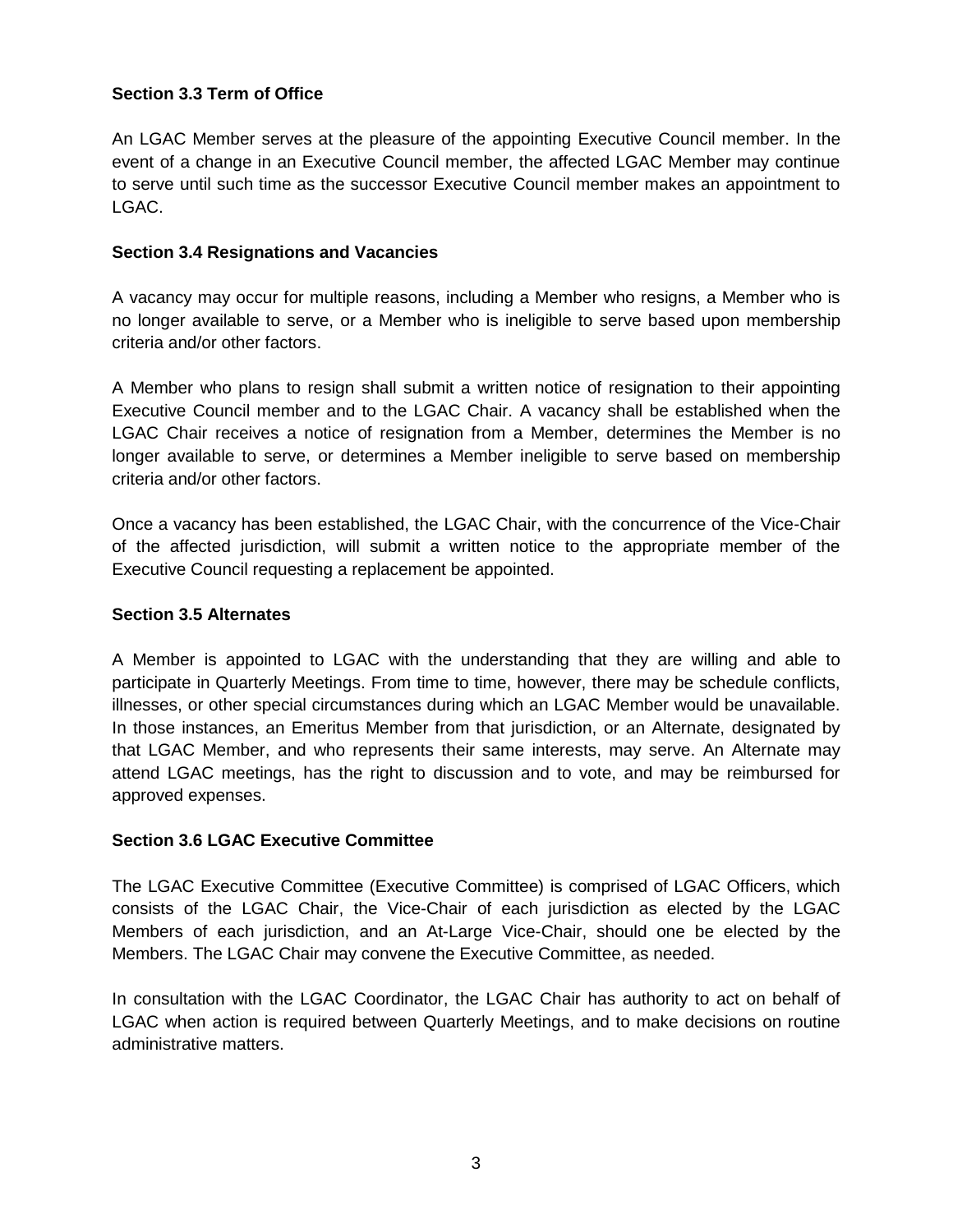# **Section 3.7 Chair**

The LGAC Chair shall be a Member who represents the District of Columbia, Maryland, Pennsylvania or Virginia. The LGAC Chair shall preside over all meetings of the Advisory Committee and be an ex-officio member of all ad hoc committees.

## **Section 3.8 Vice-Chairs**

Each jurisdiction with three or more active Members shall elect a Vice-Chair who shall serve as Chair of that jurisdiction's delegation and sit on the Executive Committee. Delegations with less than three Members may be represented on the Executive Committee by an At-Large Vice-Chair.

The Vice-Chair of the presiding jurisdiction, shall serve as LGAC Chair in the absence of the elected LGAC Chair. If neither are available the Vice-Chair of the jurisdiction that will serve next will serve as LGAC Chair.

## **Section 3.9 Emeritus Status**

Emeritus Status may be granted by a majority vote of Members present at an LGAC Quarterly Meeting to a Member who exhibited outstanding leadership, vision and dedication during their terms of service.

An Emeritus Member shall be invited to serve as an active participant of LGAC and may attend and participate in discussions; however, has no voting rights except when serving as an Alternate.

# **Section 3.10 Elections and Terms of Office**

The LGAC Chair shall be elected by the Members during the Annual Meeting and shall assume the duties of Chair upon the adjournment of that Annual Meeting. The LGAC Chair shall be elected for a one-year term and may serve a maximum of two consecutive one-year terms. The position shall rotate among four jurisdictions in the following sequence: The District of Columbia, State of Maryland, Commonwealth of Pennsylvania, and Commonwealth of Virginia.

During the Annual Meeting and following the election of the LGAC Chair, each jurisdiction with three or more Members may elect a Vice-Chair from among their Members. Each Vice-Chair shall serve as Chair of their respective jurisdiction's delegation. A single At-Large Vice-Chair may be elected at the Annual Meeting by the Members from delegations with less than three Members. Vice-Chairs shall be elected for one-year terms, and are eligible for reelection for an unlimited number of terms.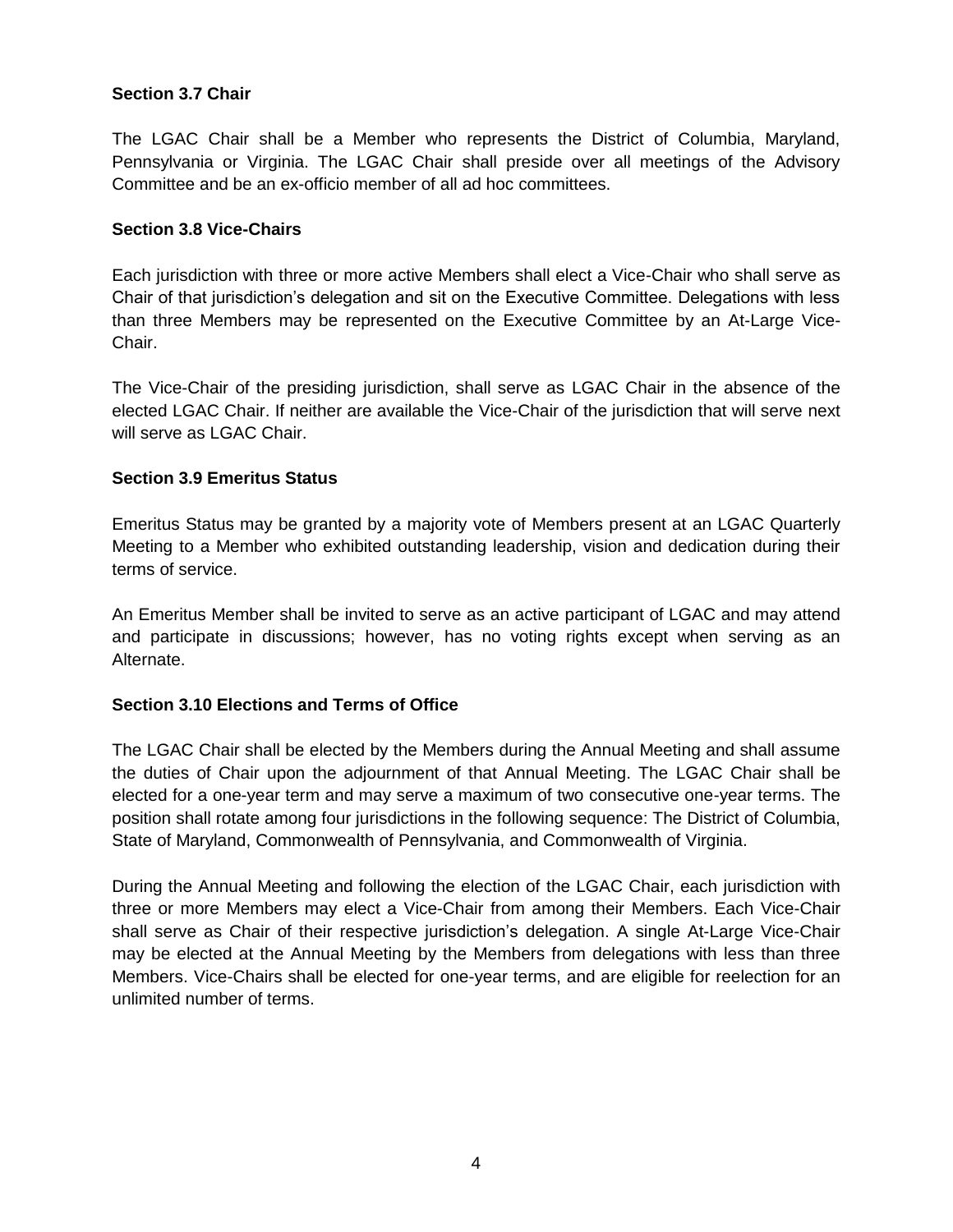# **ARTICLE IV**

# **Section 4.1 LGAC Quarterly Meetings**

Meetings of LGAC shall be held at least quarterly and scheduled at the convenience of the Executive Committee. The first meeting of each calendar year shall be considered the Annual Meeting. Meetings may be called only after notice to all members of LGAC.

LGAC Quarterly Meetings shall be open to the public, except when discussing personnel, potential or on-going litigation, or other privileged matter.

# **Section 4.2 Multimedia-Supported Communication**

Generally LGAC Quarterly Meetings shall be attended in person. If necessary, a Quarterly Meeting may incorporate or be held solely through the use of online meeting platforms as long as all Members are able to hear the entire discussion on the matter, have their comments heard, and participate fully.

# **Section 4.3 Special Meetings**

A special meeting may be called by the LGAC Chair, Vice-Chair, or by a majority of the Members. The purpose of the meeting must be stated and due notice of the meeting provided to all potential attendees. An example of a special meeting is a jurisdiction delegation meeting.

## **Section 4.4 Meeting Attendance**

Records of attendance shall be taken and made available, as necessary.

If any Member, or designated Alternate, fails to attend at least two Quarterly Meetings in a twelve-month period, that Member may be deemed inactive. In that case, the LGAC Chair may notify the appropriate Executive Council member and request a replacement be appointed.

## **Section 4.5 Agenda Items**

Items may be placed on the Agenda for consideration at an LGAC Quarterly Meeting by the LGAC Chair, Vice-Chairs, LGAC Members, or members of the Executive Council.

## **Section 4.6 Expenses**

All Members and Alternates shall serve without compensation. Members, and Alternates in the absence of the Member, may be reimbursed for reasonable expenses incurred in the performance of their duties in accordance with federal standard travel regulations, as elaborated in the Expense Reimbursement Guidelines, and as provided for in the LGAC budget. A completed LGAC Volunteer Hours Timesheet and Expense Reimbursement Voucher is required for reimbursement.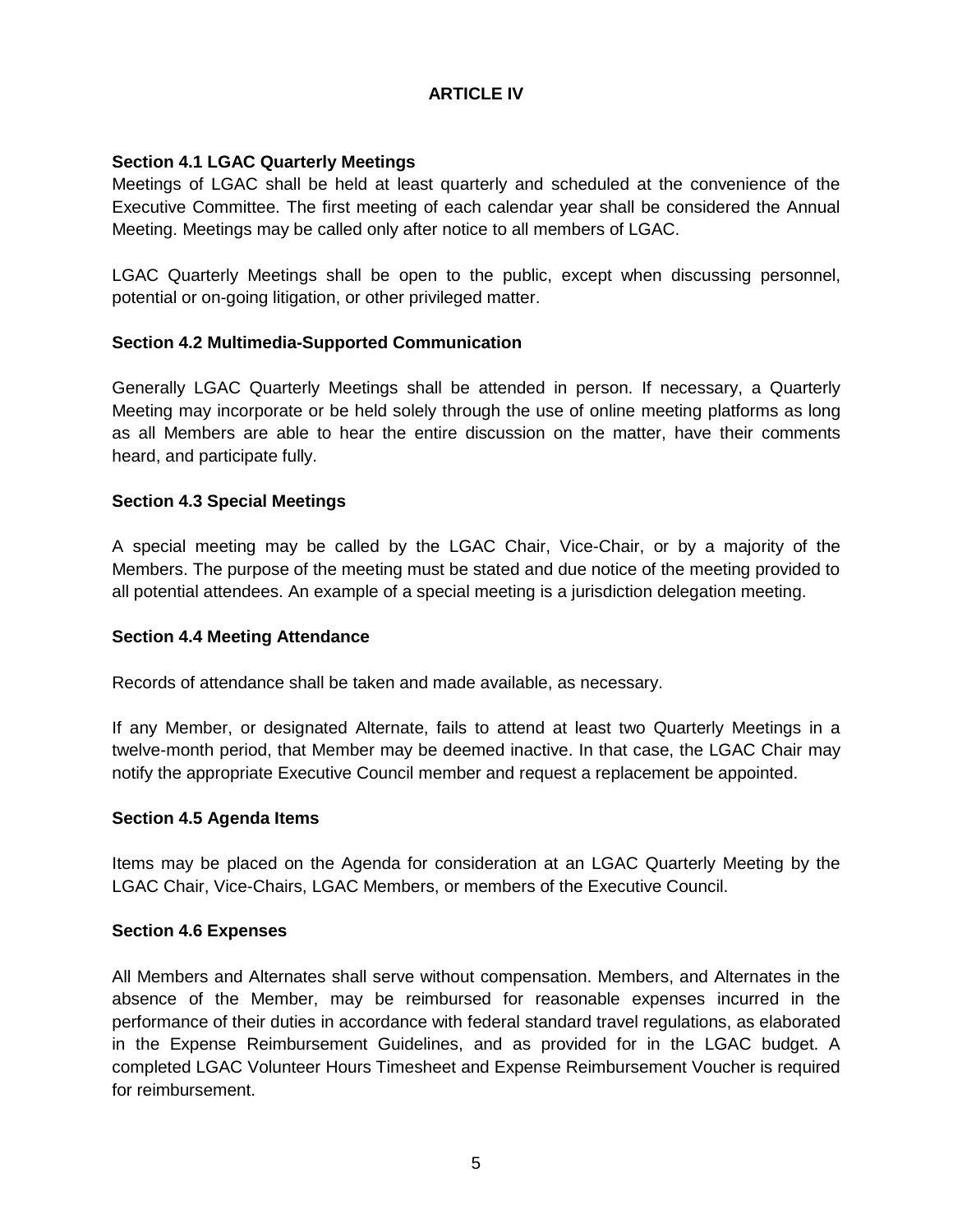## **Section 4.7 Voting and Quorum**

Each Member or Alternate shall have one vote. A majority of Members participating shall constitute a quorum. If a vote is required, a quorum must be present in person and/or via the meetings online platform.

### **ARTICLE V**

### **Subcommittees and Work Groups**

The LGAC Chair may form subcommittees and ad hoc committees to research issues, study options, develop concepts or projects, and present recommendations to LGAC.

## **ARTICLE VI**

### **Staff Support**

The Alliance, or another entity selected by EPA, will designate a person or persons to provide support to LGAC.

### **ARTICLE VII**

### **Parliamentary Procedure**

Robert's Rules [of Order, Newly Revised \(Robert's Rules\),](http://www.rulesonline.com/) shall be the parliamentary authority for the conduct of LGAC meetings, except in cases where Robert's Rules conflict with LGAC Bylaws.

In those situations, LGAC Bylaws will prevail.

### **ARTICLE VIII**

### **Amendments**

Bylaws may be amended at any LGAC Quarterly Meeting by a two-thirds vote of Members participating, provided that the proposed amendment has been submitted in writing to Members at least fourteen (14) days prior to the Quarterly Meeting in which the vote is to be taken.

Bylaws and amendments to the Bylaws shall be effective immediately upon adoption.